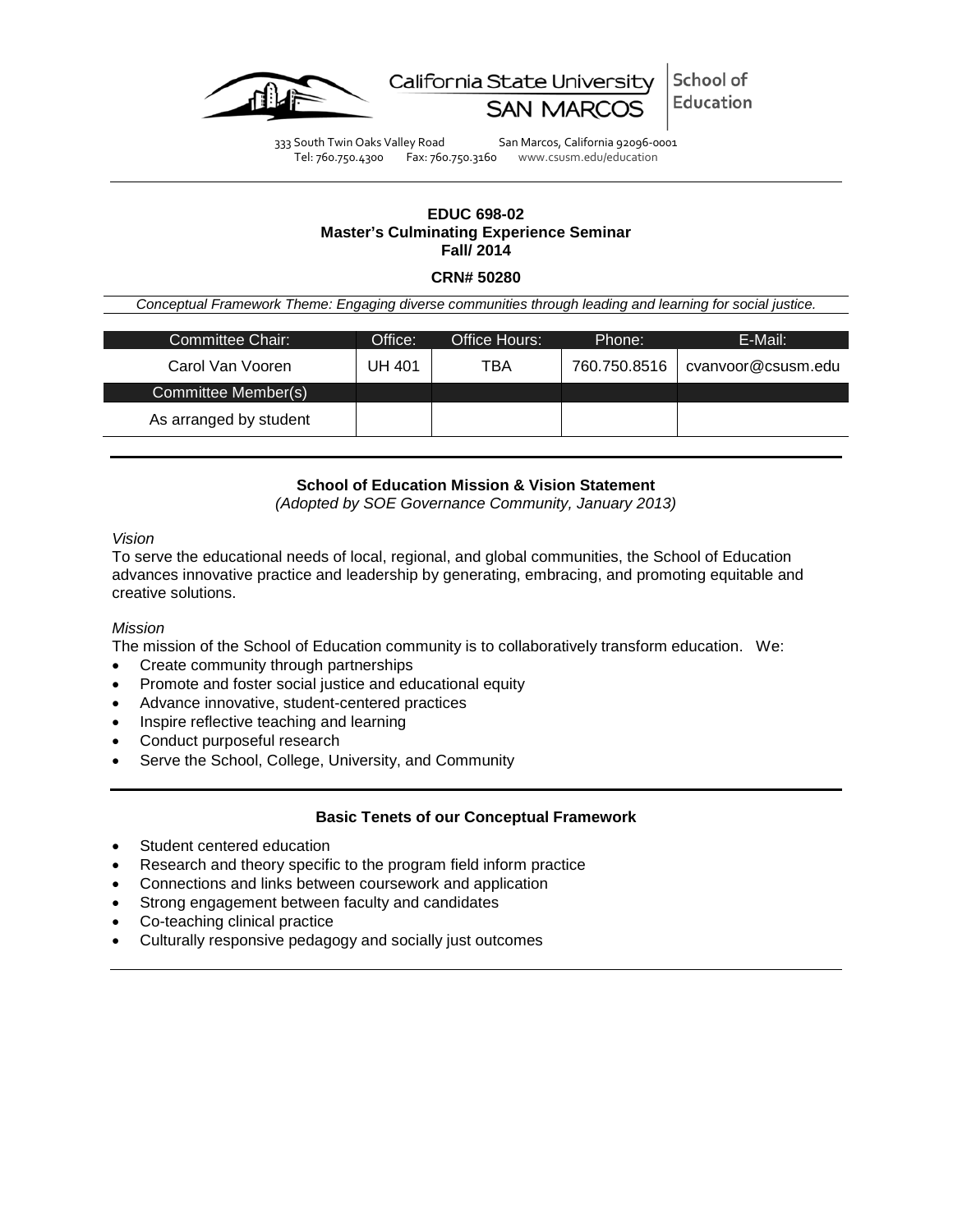# **COURSE DESCRIPTION**

Students engage in the planning, preparation, and completion of their culminating experience, which may take the form of a research thesis, a curricular project within a schooling context — including the National Board Certification Teacher (NBCT) process, or a comprehensive examination. For candidates in the Educational Administration program, the culminating experience is a research thesis. *Note: Students must continually enroll in this course until successful completion of the culminating experience. Graded Credit/No Credit. Enrollment Requirement: Successful completion of the master's option coursework and advancement to candidacy.*

# **Course Objectives**

Candidates will:

- 1. plan and prepare a scholarly culminating experience under advisement of a Committee Chair and at least one additional Committee Member.
- 2. complete a scholarly culminating experience in accordance with professional expectations, including approval of the Committee members.
- 3. apply the explicit style requirements of the APA Publication Manual (current edition).
- 4. successfully present and/or defend their scholarly culminating experience in accordance with option protocol.

## **Required Texts**

American Psychological Association (2009). *Publication Manual of the American Psychological Association*. Washington, DC: Author.

For additional information regarding Graduate Studies Policies and Procedures, please refer to the following Graduate Studies link: [www.csusm.edu/gsr/graduatestudies/index.html](http://www.csusm.edu/gsr/graduatestudies/index.html)

# **GENERAL CONSIDERATIONS**

# **School of Education Attendance Policy**

Due to the dynamic and interactive nature of courses in the School of Education, all candidates are expected to attend all classes and participate actively. This research based class is moved outside the confines of a classroom and includes a face to face orientation, research time in the library or online, electronic and face to face meetings with the chair and committee members, and engaging with the community to collect and interpret data. Writing, getting feedback, and editing is a large part of the assigned work. Individual instructors may adopt more stringent attendance requirements. Should the candidate have extenuating circumstances, s/he should contact the instructor as soon as possible. *(Adopted by the COE Governance Community, December, 1997).*

# **Students with Disabilities Requiring Reasonable Accommodations**

Candidates with disabilities who require reasonable accommodations must be approved for services by providing appropriate and recent documentation to the Office of Disable Student Services (DSS). This office is located in Craven Hall 4300, and can be contacted by phone at (760) 750-4905, or TTY (760) 750-4909. Candidates authorized by DSS to receive reasonable accommodations should meet with their instructor during office hours or, in order to ensure confidentiality, in a more private setting.

# **Graduate Writing Requirements**

The California State University maintains a Graduation Writing Assessment Requirement (GWAR) for master's students, to be completed before Advancement to Candidacy can be approved. A student may satisfy the graduate writing requirement in one of two ways: an acceptable standardized test score, or a paper that receives a passing score as described in the GWAR rubric. Toward the goal of providing opportunity for graduate students in the School of Education to satisfy the writing requirement, all papers in all graduate classes must adhere to the rules of style (for writing and format style) detailed in the *Publication Manual of the American Psychological Association, 6th ed.* (2009). This is a required textbook for all CSUSM School of Education graduate courses.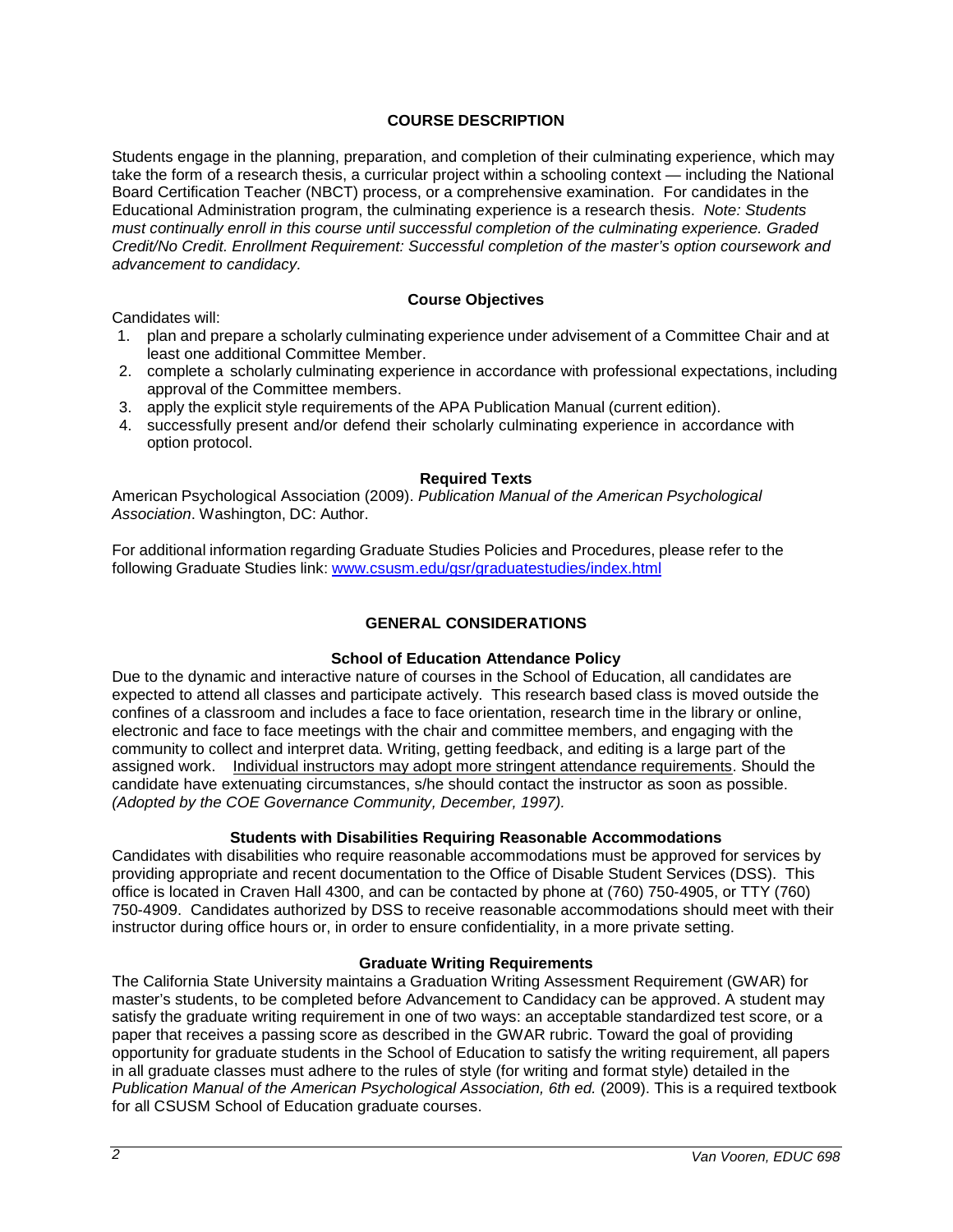## **CSUSM Academic Honesty Policy**

"Students will be expected to adhere to standards of academic honesty and integrity, as outlined in the Student Academic Honesty Policy. All written work and oral presentation assignments must be original work. All ideas/materials that are borrowed from other sources must have appropriate references to the original sources. Any quoted material should give credit to the source and be punctuated with quotation marks.

Students are responsible for honest completion of their work including examinations. There will be no tolerance for infractions. If you believe there has been an infraction by someone in the class, please bring it to the instructor's attention. The instructor reserves the right to discipline any student for academic dishonesty in accordance with the general rules and regulations of the university. Disciplinary action may include the lowering of grades and/or the assignment of a failing grade for an exam, assignment, or the class as a whole."

Incidents of Academic Dishonesty will be reported to the Dean of Students. Sanctions at the University level may include suspension or expulsion from the University.

### **Plagiarism:**

As an educator, it is expected that each candidate will do his/her own work, and contribute equally to group projects and processes. Plagiarism or cheating is unacceptable under any circumstances. If you are in doubt about whether your work is paraphrased or plagiarized see the Plagiarism Prevention for Students website [http://library.csusm.edu/plagiarism/index.html.](http://library.csusm.edu/plagiarism/index.html) If there are questions about academic honesty, please consult the University catalog.

#### **Use of Technology**

Candidates are expected to demonstrate competency in the use of various forms of technology (i.e. word processing, electronic mail, Moodle, use of the Internet, and/or multimedia presentations). Specific requirements for course assignments with regard to technology are at the discretion of the instructor. Keep a digital copy of all assignments for use in your teaching portfolio. All assignments will be submitted online, and some will be submitted in hard copy as well. Details will be given in class.

### **Electronic Communication Protocol**

Electronic correspondence is a part of your professional interactions. If you need to contact the instructor, e-mail is often the easiest way to do so. It is my intention to respond to all received e-mails in a timely manner. Please be reminded that e-mail and on-line discussions are a very specific form of communication, with their own nuances and etiquette. For instance, electronic messages sent in all upper case (or lower case) letters, major typos, or slang, often communicate more than the sender originally intended. With that said, please be mindful of all e-mail and on-line discussion messages you send to your colleagues, to faculty members in the School of Education, or to persons within the greater educational community. All electronic messages should be crafted with professionalism and care. Things to consider:

- Would I say in person what this electronic message specifically says?
- How could this message be misconstrued?
- Does this message represent my highest self?
- Am I sending this electronic message to avoid a face-to-face conversation?

In addition, if there is ever a concern with an electronic message sent to you, please talk with the author in person in order to correct any confusion.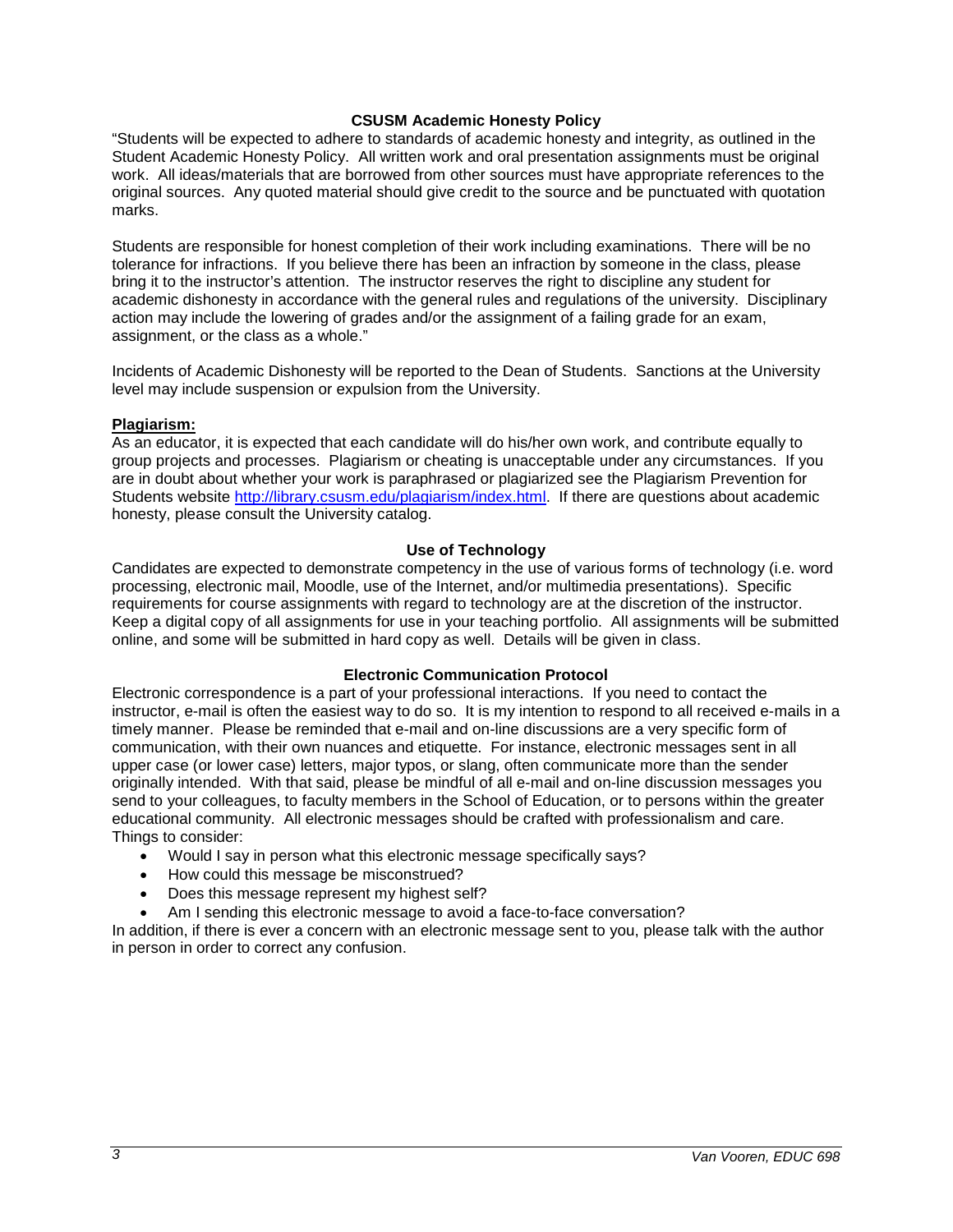# **COURSE REQUIREMENTS**

Below is a Gant chart of the tasks you will complete and dates to benchmark for each week of the semester. You will move through the timeline at your own pace.

The task leads to milestones which are:

- submitting draft chapters 1-3,
- approval of the IRB permission,
- collecting and analyzing the research data,
- submitting chapters 4-5,
- assembling the entire edited paper meeting the APA format and library requirements,
- submitting a Power Point of the defense, and
- defending the thesis.

As the course is credit/no credit, your final grade will be based on successful completion of a thesis and the defense of that thesis to your committee members and peers.